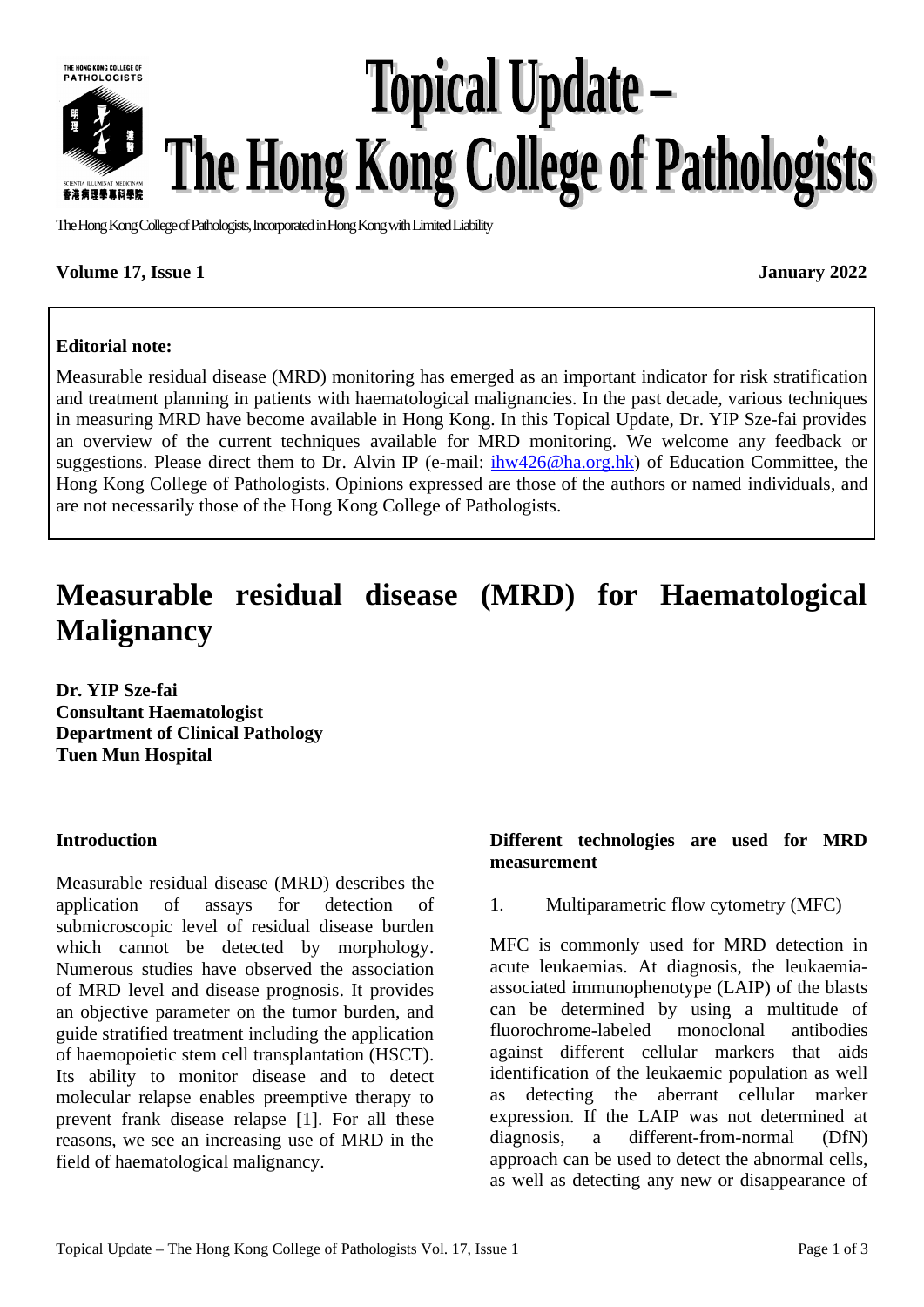known phenotypic aberrancies [1,2]. With technological advancement, more fluorochromes are available and 8 to 12-colour panels are commonly used. Flow cytometry has the advantage of a short turnaround time which can provide timely results for clinical decision making. The sensitivity of MRD detection is at the level of  $10^{-4}$  to  $10^{-5}$ .

2. Next generation flow (NGF) for plasma cell myeloma

Novel Euroflow-based next generation flow (NGF) approach is being developed for highly sensitive and standardized MRD detection, primarily in plasma cell myeloma, using an optimized 2-tube 8-color antibody panel [3]. The NGF approach uses tools and procedures that are developed by the EuroFlow Consortium for a standardized sample preparation, antibody panel (including the type of antibody and fluorochrome), and automatic identification of plasma cells against reference databases of normal and patient BM using Infinicyt software. The sensitivity of MRD detection is close to  $10^{-6}$ .

3. Quantitative polymerase chain reaction (qPCR) technique

a. Detection of leukaemia-specific fusion transcript

The MRD can be measured by detecting the amount of leukaemia-specific fusion transcripts present. The classical example is BCR-ABL1 fusion in chronic myeloid leukaemia (CML). The sensitivity is higher than that of flow cytometry, reaching the level of  $10^{-4}$  to  $10^{-6}$ . The test is relatively easy to be performed in hospital service laboratory. The MRD is represented in a ratio of normalized copy number of the fusion transcript and the control gene transcript (e.g. ABL1). For CML monitoring, an international scale (IS) ratio is developed for standardization of results among different laboratories [4]. Yet, this method is limited to cases with targetable fusion transcripts available for detection.

b. Allele-specific oligonucleotide (ASO) qPCR for immunoglobulin (IG) or T cell receptor (TCR) gene rearrangement

ASO qPCR can be employed to detect the diseasespecific sequence of rearranged IG gene or TCR gene in the sample. The sensitivity of this method is  $10^{-4}$  to  $10^{-5}$ . It is applicable to most of the cases of acute lymphoblastic leukemia (ALL) and plasma cell myeloma as long as a disease-specific rearrangement can be determined by sequencing. Patient-specific primers would need to be designed for each case. It has a disadvantage that if there is a clonal evolution, the disease-specific rearrangement can be lost and a false-negative result can be generated.

4. Digital droplet polymerase chain reaction (ddPCR)

In ddPCR, the sample is compartmentalized into very large number of separate small volume reactions. As a result, either zero or one target molecule could be detected inside any individual reaction. Thermal cycling would be performed to endpoint using same primer and probes as qPCR. Any target-containing compartments will become brightly fluorescent while compartments without targets will have only background fluorescence. Total number of 'positive' reactions is equal to the number of original target molecules in the entire volume, and the total number of reactions multiplied by the individual reaction volume equals the total volume assayed. Therefore, ddPCR provides an absolute quantification of the target molecules. The ddPCR has the advantage of very high sensitivity of  $\sim 10^{-6}$ , does not require a standard curve unlike qPCR, and is tolerant to PCR inhibitors due to small partition volume. The application of ddPCR includes monitoring of NPM1 and ASO IG or TCR gene rearrangement [5,6].

5. Next generation sequencing (NGS)

NGS is a robust method to perform multiple sequencing in parallel which can also be used for MRD detection apart from the detection of mutations that are of diagnostic, prognostic and therapeutic importance. For MRD detection, the LymphoTrack platform can be used to detect disease-specific IG or TCR gene rearrangements. The sensitivity of the method can be up to  $10^{-5}$  or higher [7]. A diagnostic sample would be required for identification of the disease-specific rearrangement. However, this method is also capable of detecting clonal evolution.